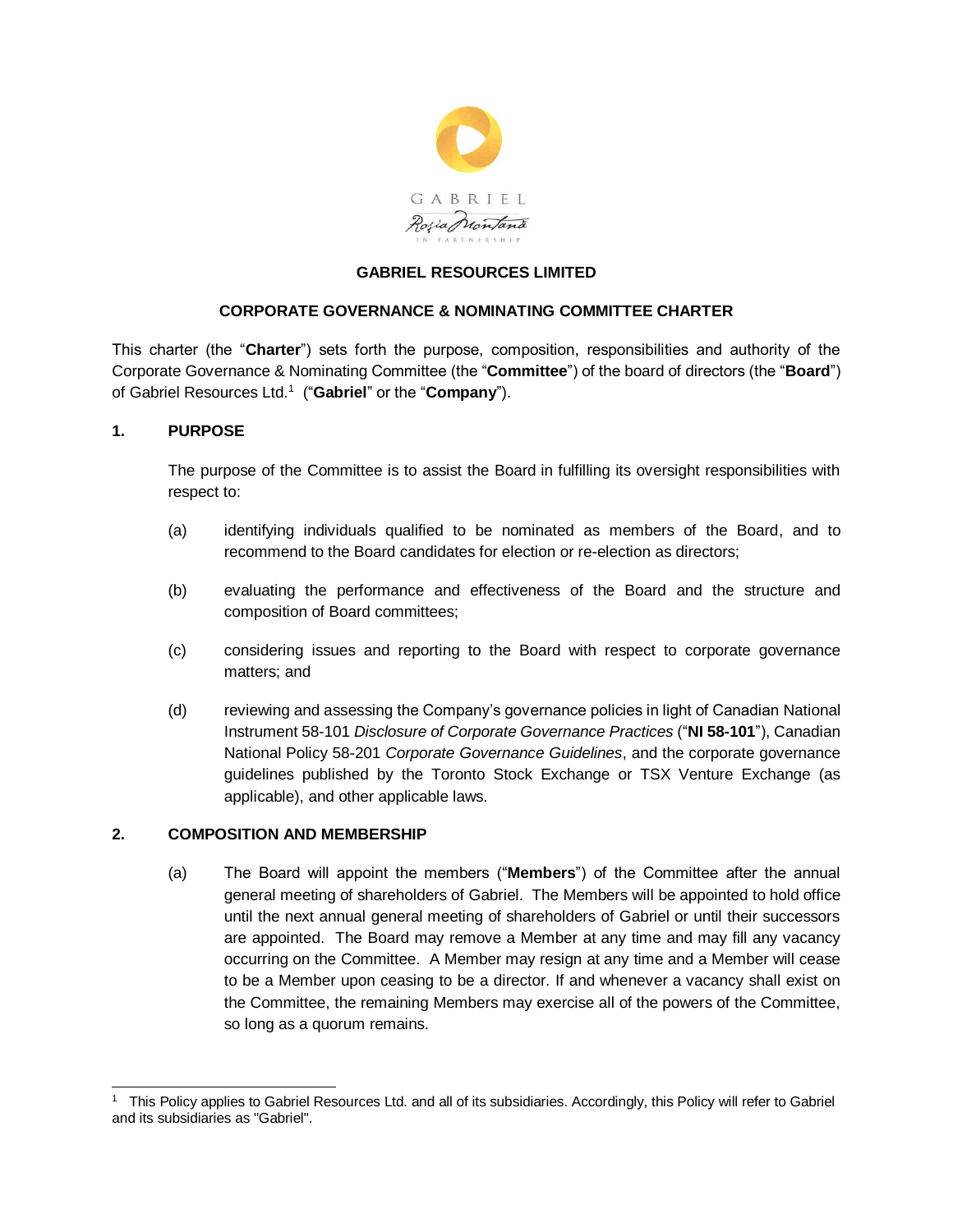- (b) The Committee will consist of as many directors of the Board as the Board may determine, but in any event, not less than three (3) Members. A majority of Members will meet the criteria for independence established by applicable laws and the rules of any stock exchanges upon which the Company's securities are listed, including section 1.4 of National Instrument 52-110 - *Audit Committees* ("**NI 52-110**").
- (c) All Members will have a working familiarity with corporate governance matters.
- (d) The Board will appoint one of the Members to act as the chair of the Committee (the "**Chair**"). The corporate secretary of the Company (the "**Secretary**") will be the secretary of all meetings and will maintain minutes of all meetings and deliberations of the Committee. If the Secretary is not in attendance at any meeting, the Committee will appoint another person who may, but need not, be a Member to act as the secretary of that meeting.
- (e) The Committee may delegate any or all of its functions to any of its Members or any subset thereof, or other persons, from time to time as it sees fit.

## **3. MEETINGS**

- (a) Meetings of the Committee will be held at such times and places as the Chair may determine, but in any event not less than two (2) times per year. To the extent possible, twenty-four (24) hours advance notice of each meeting will be given to each Member orally, by telephone, by facsimile or email, unless all Members are present and waive notice, or if those absent waive notice before or after a meeting. Members may attend all meetings either in person, by videoconferencing or by telephone.
- (b) The Chair, if present, will act as the chair of meetings of the Committee. If the Chair is not present at a meeting of the Committee, the Members in attendance may select one of their numbers to act as chair of the meeting.
- (c) A majority of Members will constitute a quorum for a meeting of the Committee. Each Member will have one vote and decisions of the Committee will be made by an affirmative vote of the majority. The Chair will not have a deciding or casting vote in the case of an equality of votes. Powers of the Committee may also be exercised by written resolutions signed by all Members.
- (d) The Committee may invite from time to time such persons as it sees fit to attend its meetings and to take part in the discussion and consideration of the affairs of the Committee. The Committee will meet in camera without members of management in attendance for a portion of each meeting of the Committee, if any Member of the Committee so requests.
- (e) To the extent possible, in advance of every regular meeting of the Committee, the Chair, with the assistance of the Secretary, will prepare and distribute to the Members and others as deemed appropriate by the Chair, an agenda of matters to be addressed at the meeting together with appropriate briefing materials. The Committee may require officers and employees of the Company to produce such information and reports as the Committee may deem appropriate in order for it to fulfill its duties.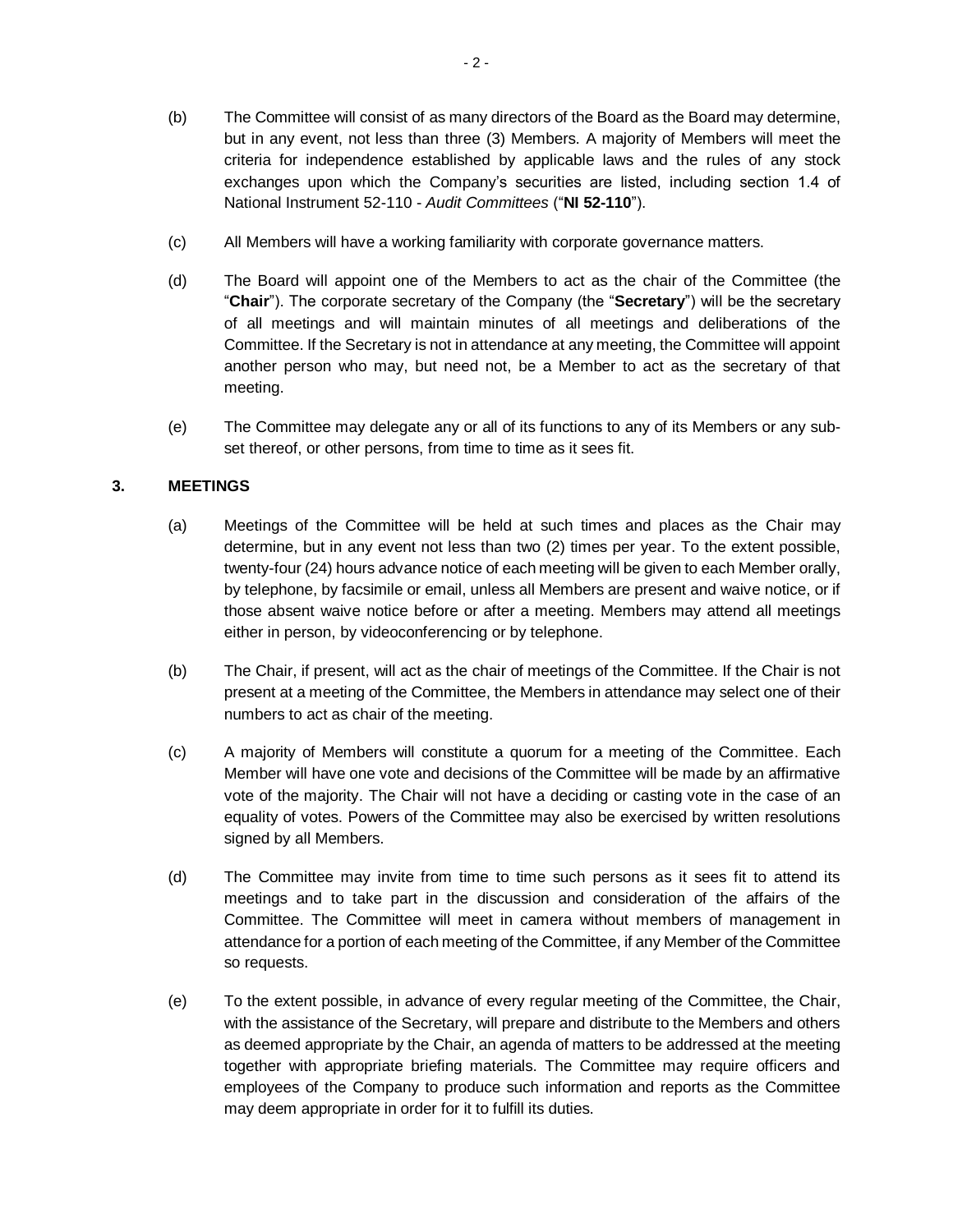### **4. RETENTION OF OUTSIDE ADVISERS**

The Committee has the authority to retain, at the Company's expense, independent legal, financial and other advisors, consultants and experts (each an "**Advisor**"), to assist the Committee in fulfilling its duties and responsibilities, including sole authority to retain and to approve any such firm's fees and other retention terms without prior approval of the Board. The Committee shall be directly responsible for the appointment, compensation, and oversight of the work of any such Advisor. The Committee must pre-approve any other services such independent compensation consultants or advisors or any of their affiliates provide to the Company at the request of management.

### **5. DUTIES AND RESPONSIBILITIES**

The duties and responsibilities of the Committee as they relate to the following matters, are as follows:

### (a) **Identification and Nomination of Directors**

Periodically review, assess and make recommendations to the Board regarding the size, composition, operation, practice and tenure policies of the Board, with a view to facilitate effective decision making.

As appropriate, make recommendations to the Board criteria for the selection of new candidates to serve on the Board, including the range of competencies, skills, expertise, personality, diversity and other qualities that will be beneficial to the Board, taking into account the current Board membership.

Identify individuals qualified to become Board members and recommend to the Board the director nominees for election or re-election to the Board at the annual general meeting of shareholders. In making its recommendations, the Committee will consider:

- (i) the competencies and skills that the Board considers necessary for the Board, as a whole, to possess;
- (ii) the competencies and skills that each existing director possesses;
- (iii) the competencies and skills that each new nominee possesses;
- (iv) the diversity of the Board, on the basis of age, race, gender, ethnicity, geographic knowledge, industry experience, board tenure and culture; and
- (v) whether such nominee will be able to devote sufficient time and resources to their duties as a Board member.

#### (b) **Board Assessment and Evaluation**

Annually assess and report to the Board on the effectiveness of the Board as a whole, and make periodic recommendations for improving the Board's performance and effectiveness.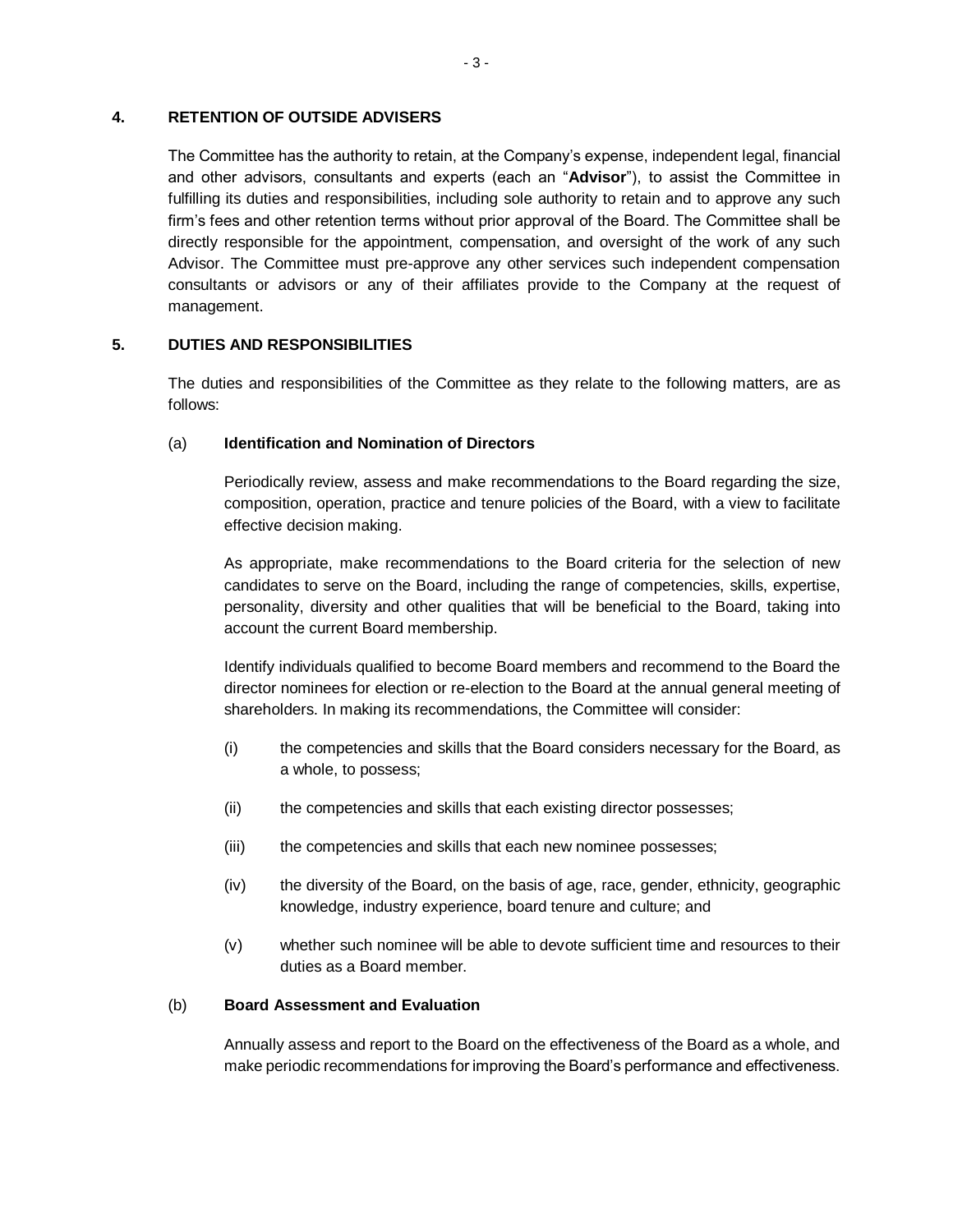### (c) **Assessment of Independence**

Annually assess and determine which Board and committee members are considered to be independent under applicable Canadian securities' law and make a recommendation of its determination to the Board. In determining independence, the Committee shall consider the definitions of independence in NI 58-101 and NI 52-110.

### (d) **Assessment of Committee Membership and Operation**

Periodically evaluate the size, composition, membership qualifications, scope of authority, responsibilities, reporting obligations and charters of each committee of the Board, and, as appropriate, make recommendations to the Board regarding the appropriate committee structure of the Board and which directors should serve on the various committees of the Board.

Biennially (or earlier if required) review the charters of the committees of the Board and, as appropriate, make recommendations to the Board with respect to changes to such charters.

## (e) **Governance Guidelines and Governance Principles**

Periodically review, develop and recommend to the Board for approval corporate governance guidelines, procedures and policies addressing, among other matters, the size, composition and responsibilities of the Board and its committees, and other principles, policies, developments and trends regarding corporate governance that are applicable to the Company.

Annually review the Company's corporate governance guidelines and other governance principles and policies including, but not limited to, the Board Mandate, the Position Descriptions of the Chair of the Board and the Chief Executive Officer, the Code of Business Conduct and Ethics, the Corporate Disclosure Policy, the Insider Trading Policy, the Anti-Bribery & Corruption Policy, the Anti-Discrimination, Inclusion & Diversity Policy and the Safety, Environment and Social Responsibility Policy, and, as appropriate, make recommendations to the Board with respect to changes to such governance guidelines, principles and policies.

Periodically, review the application of the governance procedures established by the Company and consider the implications of the risks associated with the Company's policies and practices as they relate to governance.

## (f) **Corporate Governance Disclosure and Shareholder Proposals**

Review and discuss with management the disclosure of the Company's corporate governance practices required to be included in the Company's annual management information circular pursuant to NI 58-101, or any successor instrument thereto, and recommend to the Board the corporate governance disclosure to be included in such document.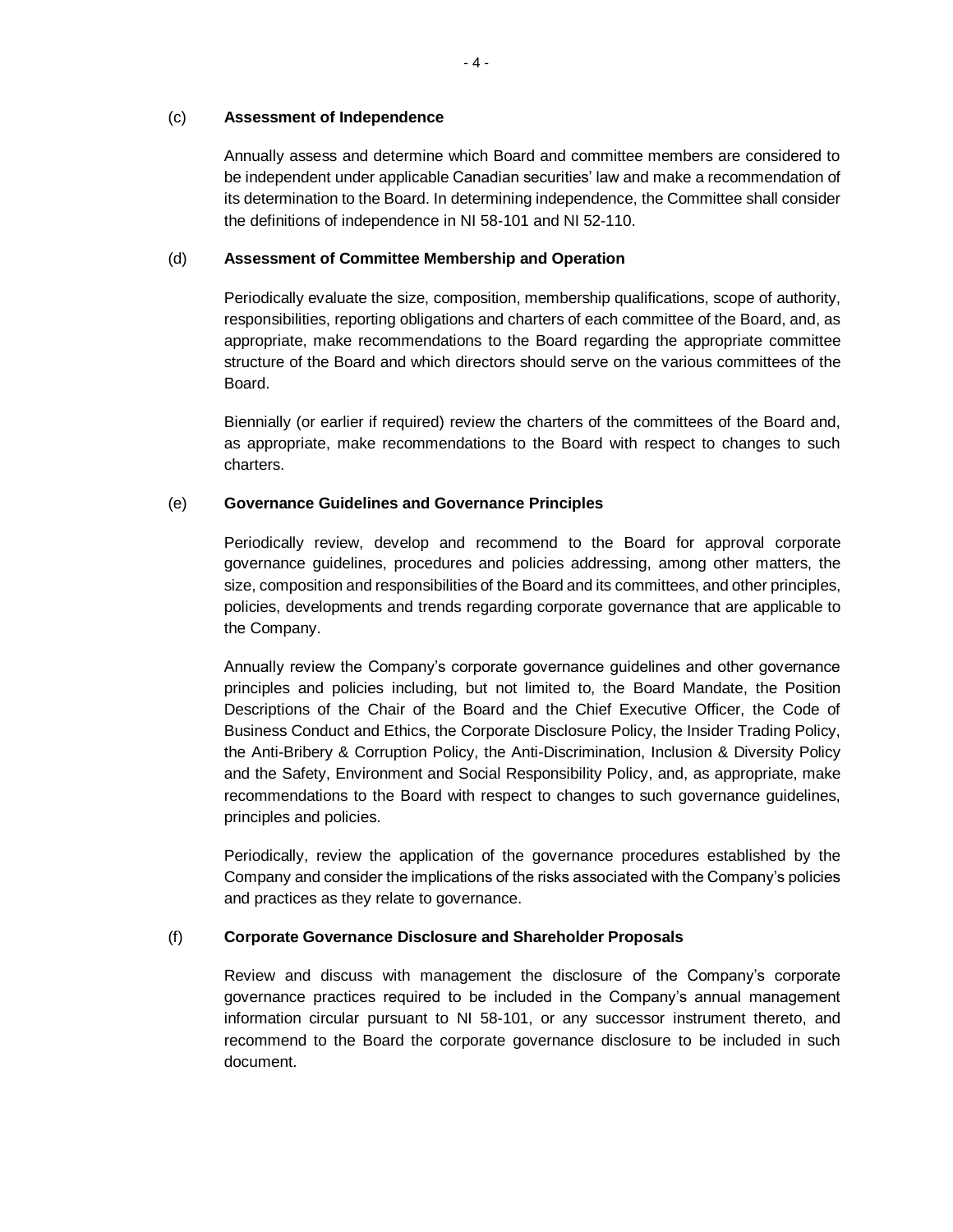As required, assess any shareholder proposals for the Company's annual management information circular and make appropriate recommendations to the Board.

#### (g) **Relationship between the Board and Management**

Periodically monitor and assess the relationship between the Board and management, defining the limits to management's responsibilities and making such recommendations as it may deem necessary with a view to ensuring that the Board is able to function independently of management.

As appropriate, make recommendations to the Board procedures that allow the Board to function independently of management, including procedures to permit the Board to meet on a regular basis in camera, to conduct a periodic review of the relationship between management and the Board, and to assess the Board's effectiveness in terms of its independence from management.

### (h) **Succession Planning**

Periodically review with the Chair of the Board, the succession plans relating to positions held by executive officers of the Company including the Chief Executive Officer, and, as appropriate, make recommendations to the Board with respect to the process for selection, and the selection, of individuals to occupy these positions.

### (i) **Investigations**

Direct and supervise the investigation into any matter brought to its attention within the scope of the Committee's duties.

### (j) **Other Duties**

Perform such other duties as may be assigned to it by the Board from time to time or as may be required by applicable regulatory authorities or legislation.

#### (k) **Limitations on Committee's Duties**

In contributing to the Committee's discharge of its duties under this Charter, each Member shall be obliged only to exercise the care, diligence and skill that a reasonably prudent person would exercise in comparable circumstances. Nothing in this Charter is intended or may be construed as imposing on any Member a standard of care or diligence that is in any way more onerous or extensive than the standard to which the directors are subject.

The Committee is a committee of the Board and is not and shall not be deemed to be an agent of the Company's securityholders for any purpose whatsoever.

# 6. **REPORTING**

At the request of the Chair of the Board, but at least once during the calendar year, the Chair will report to the Board at Board meetings on the Committee's activities since the last Committee report to the Board. On request, the Secretary will circulate the minutes of each meeting of the Committee to the members of the Board.